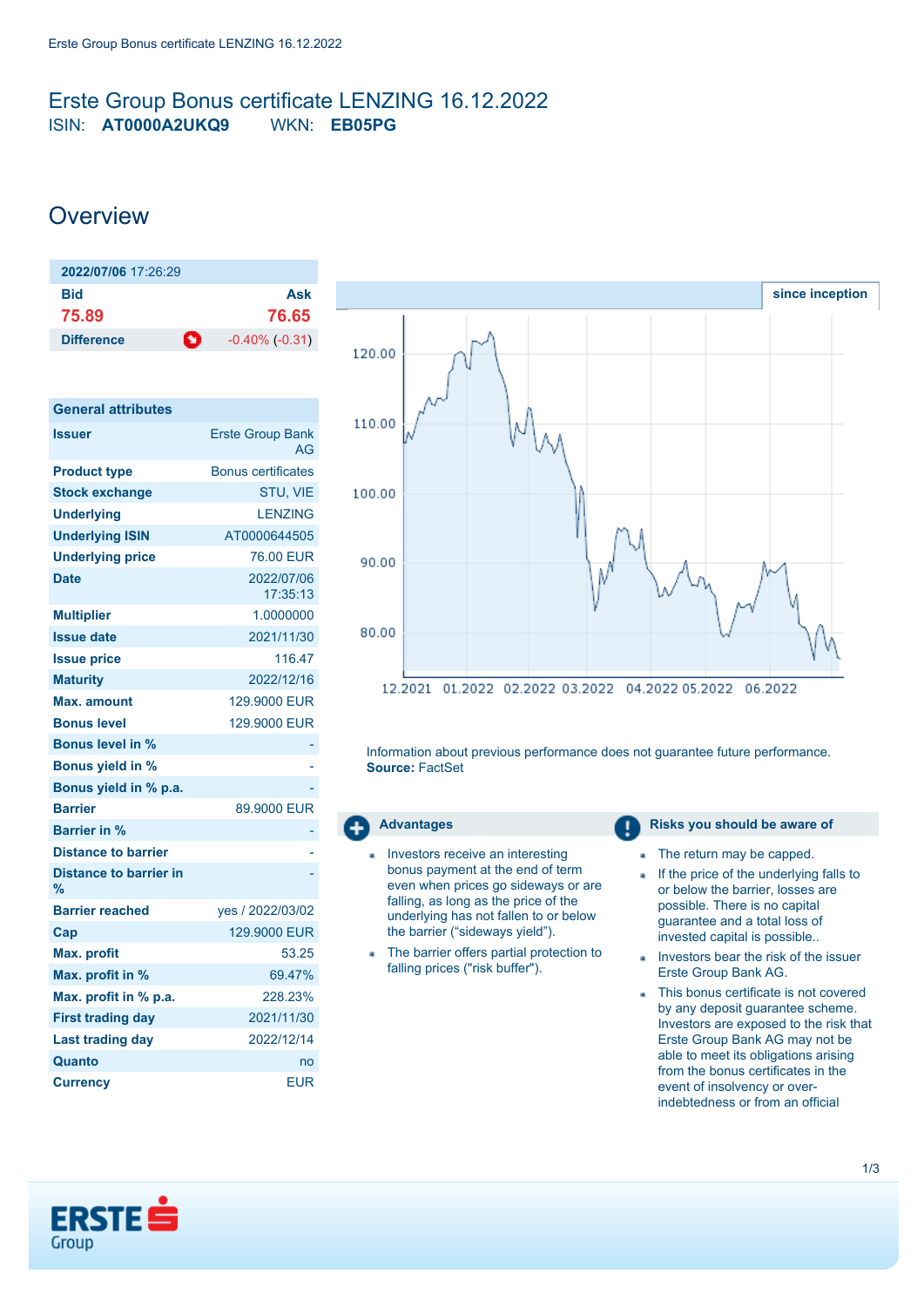The calculation of the key figures is based on the most recently delivered price of the underlying (see date/time stamp in tab underlying).

#### **Price information**

| 76.78  |
|--------|
| 77.28  |
| 75.47  |
| 76.58  |
|        |
|        |
|        |
| 123.74 |
| 75.47  |
|        |

### **Performance**

| <b>Performance YTD in %</b>         | $-36.46%$ |
|-------------------------------------|-----------|
| Performance 1 month in %            | $-14.10%$ |
| <b>Performance 6 months in %</b>    | $-37.42%$ |
| Performance 1 year in %             |           |
| Performance 3 years in %            |           |
| Performance 5 years in %            |           |
| Performance since inception in<br>% | $-34.52%$ |

order (bail-in regime). A total loss of invested capital is possible.

#### **Bonus certificates | Description**

Upon issue the bonus level is set above the initial price of the underlying. The barrier is set below the initial price. If the specific certificate comes with a cap (respectively a maximum amount), it is set at or above the bonus level.

The redemption at maturity depends on the development of the underlying. There are the following possibilities:

If the underlying does not fall to or below the barrier during the term, the investor receives at least the bonus level payment (considering the ratio). If the price of the underlying is higher than the bonus level at maturity, the higher amount is paid. The maximum amount determines the maximum payout. In case the barrier was hit during the term, the repayment depends on the performance of the underlying at maturity, but is limited by the maximum amount (if applicable). Potential losses are possible.

#### **Secondary market**

During the term it is possible to sell the product during the trading hours at the exchanges, where the product is listed.